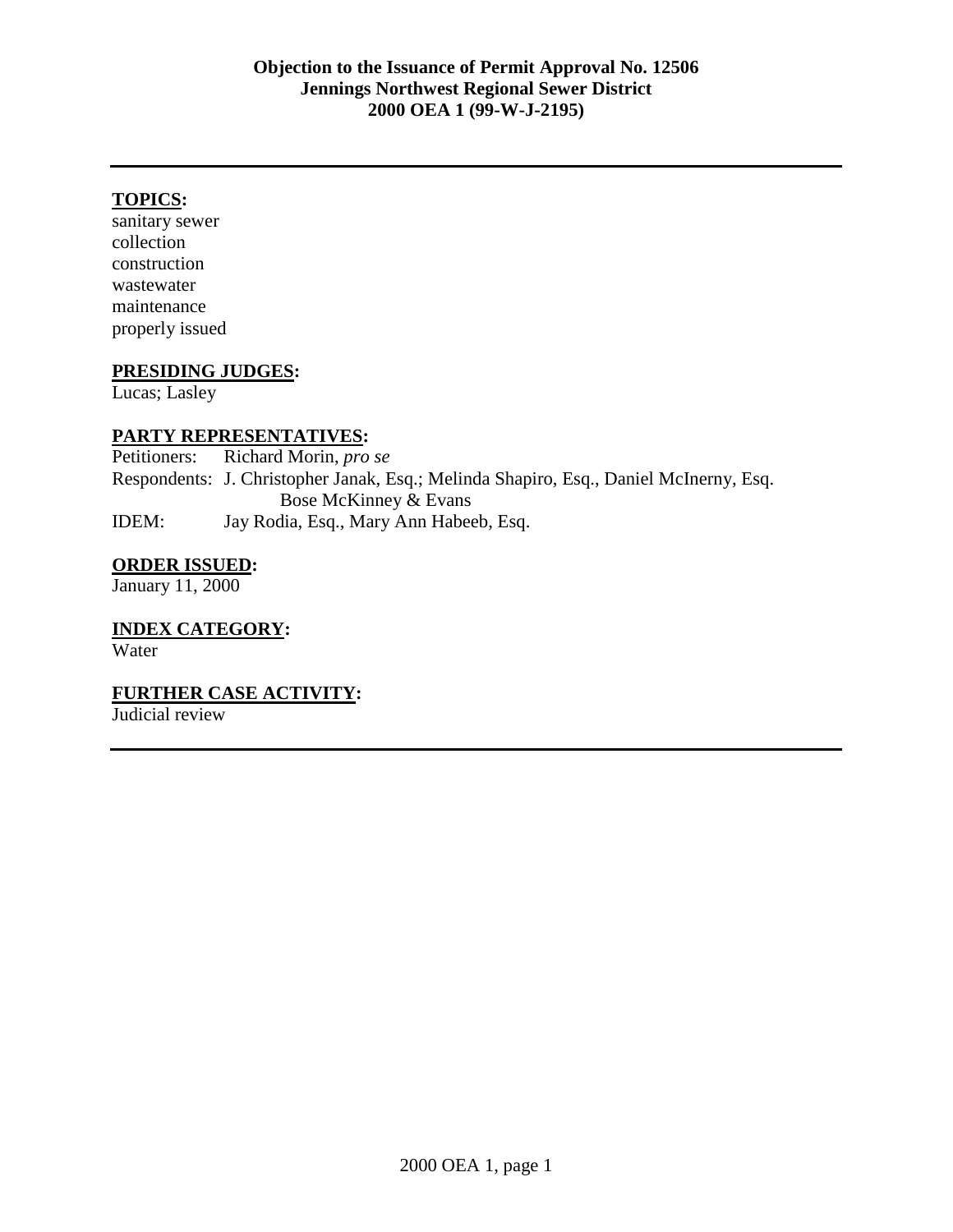## **Objection to the Issuance of Permit Approval No. 12506 Jennings Northwest Regional Sewer District 2000 OEA 1 (99-W-J-2195)**

| <b>STATE OF INDIANA</b>             |  |     | BEFORE THE INDIANA OFFICE OF |
|-------------------------------------|--|-----|------------------------------|
|                                     |  | SS: | ENVIRONMENTAL ADJUDICATION   |
| <b>COUNTY OF MARION</b>             |  |     |                              |
|                                     |  |     |                              |
| IN THE MATTER OF:                   |  |     |                              |
|                                     |  |     |                              |
| <b>OBJECTION TO THE ISSUANCE OF</b> |  |     |                              |
| PERMIT APPROVAL NO. 12506           |  |     | CAUSE NO. 99-W-J-2195        |
| <b>JENNINGS NORTHWEST REGIONAL</b>  |  |     |                              |
| <b>SEWER DISTRICT</b>               |  |     |                              |

# **FINAL ORDER AFFIRMING RECOMMENDED ORDER**

This constitutes notice that on December 20, 1999, the Administrative Law Judge issued a Recommended Order in the above-captioned matter. None of the parties filed an appeal of the Recommended Order, and, therefore, the Recommended Order is **AFFIRMED** and incorporated herein by reference.

You are further notified that pursuant to Indiana Code 4-21.5-7-5, the Office of Environmental Adjudication serves as the Ultimate Authority in administrative review of decisions of the Commissioner of the Indiana Department of Environmental Management. This is a Final Order subject to Judicial Review consistent with applicable provisions of IC 4-21.5. Pursuant to IC 4- 21.5-5-5, a Petition for Judicial Review of this Final Order is timely only if it is filed with a civil court of competent jurisdiction within thirty (30) days after the date this notice is served.

**IT IS SO ORDERED** in Indianapolis, Indiana this 11th day of January 2000.

Steve Lucas Special Environmental Law Judge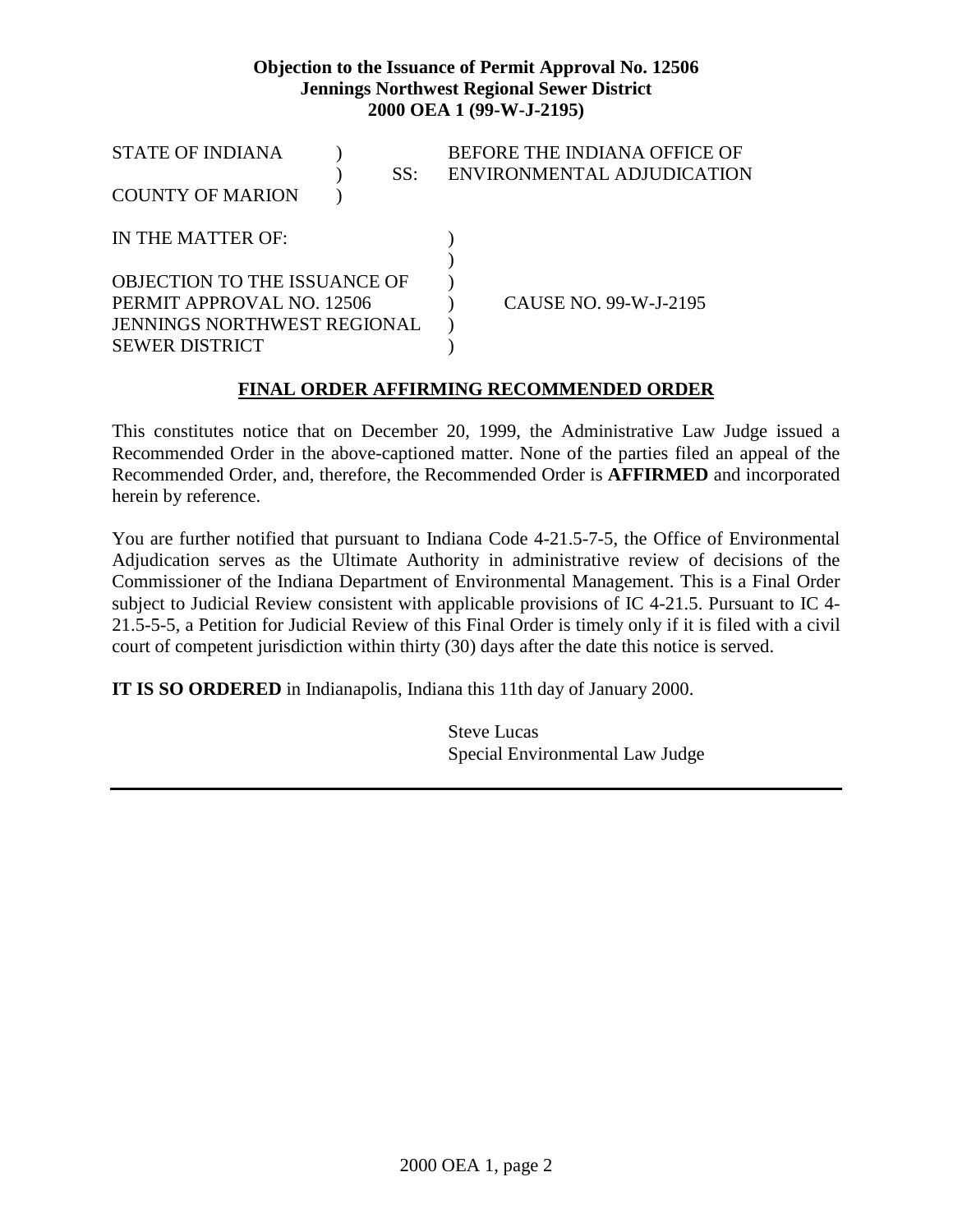## **Objection to the Issuance of Permit Approval No. 12506 Jennings Northwest Regional Sewer District 2000 OEA 1 (99-W-J-2195)**

#### **FINDINGS OF FACT, CONCLUSIONS OF LAW, AND RECOMMENDED ORDER**

#### **I. Statement of the Case**

Issuance of Permit Approval No. 12506 (the "Permit") was appealed to the Office of Environmental Adjudication ("OEA") by the following entities or individuals: (1) the City of North Vernon (the City"), (2) the CSL Group, James J. Rupel and James B. Rupel (the "CSL Group"), (3) Thomas and Rochelle Stearns, (4) Mr. and Mrs. Ownbey, as individuals and on behalf of a citizens group known as People for a Choice, (5) Mr. Richard Morin and (6) Mr. Gregory Large. A stay hearing was conducted in this matter on April 28, 1999. At the stay hearing the City of North Vernon was represented by Ms. Corinne R. Finnerty, the CSL Group was represented by Mr. Philip B. McKiernan, People for a Choice (including Thomas and Rochelle Stearns and Mr. and Mrs. Ownbey) were represented by Mr. Dan A. Patterson, and Mr. Richard Morin proceeded *pro se*.<sup>1</sup> At the stay hearing each Petitioner was provided with an opportunity to submit evidence. At the conclusion of the Petitioners' evidence, the Respondents moved to dismiss the request for stay, which request was granted.

Following the stay hearing, the Administrative Law Judge ("ALJ") established a procedural schedule for further case administration. On September 9, 1999, a Final Order of Default was issued against People for a Choice for failure to comply with an August 13, 1999 Order Granting Motion to Compel and for failing to respond to an August 26, 1999 Proposed Order of Default. People for a Choice did not seek judicial review of the September 9, 1999 Final Order of Default. On October 28, 1999, the CSL Group, by counsel, filed a Motion for Leave to Withdraw Petition for Review, which motion was granted on November 3, 1999. On October 25, 1999, the Wastewater Board of the City voted to withdraw its Petition for Review in this cause, and on November 18, 1999, a Joint Withdrawal of Petitions for Administrative Review and Motion for Dismissal was filed by IDEM, the City and JNRU. Mr. Morin is the only Petitioner who elected to proceed to final hearing in this cause.

The final hearing was conducted on November 18, 1999 and December 9, 1999. At the conclusion of the Petitioner's evidence, Respondents moved for a judgment on the evidence, which motion was granted.

#### **II. Issue**

<u>.</u>

The issue in this case is whether IDEM properly issued Permit Approval No. 12506 to JNRU.

<sup>1</sup> On or about March 23, 1999 Mr. Large provided notice that he did not intend to pursue the administrative appeal. Mr. Large did not attend or participate in the stay hearing or in any of the further proceedings associated with this matter.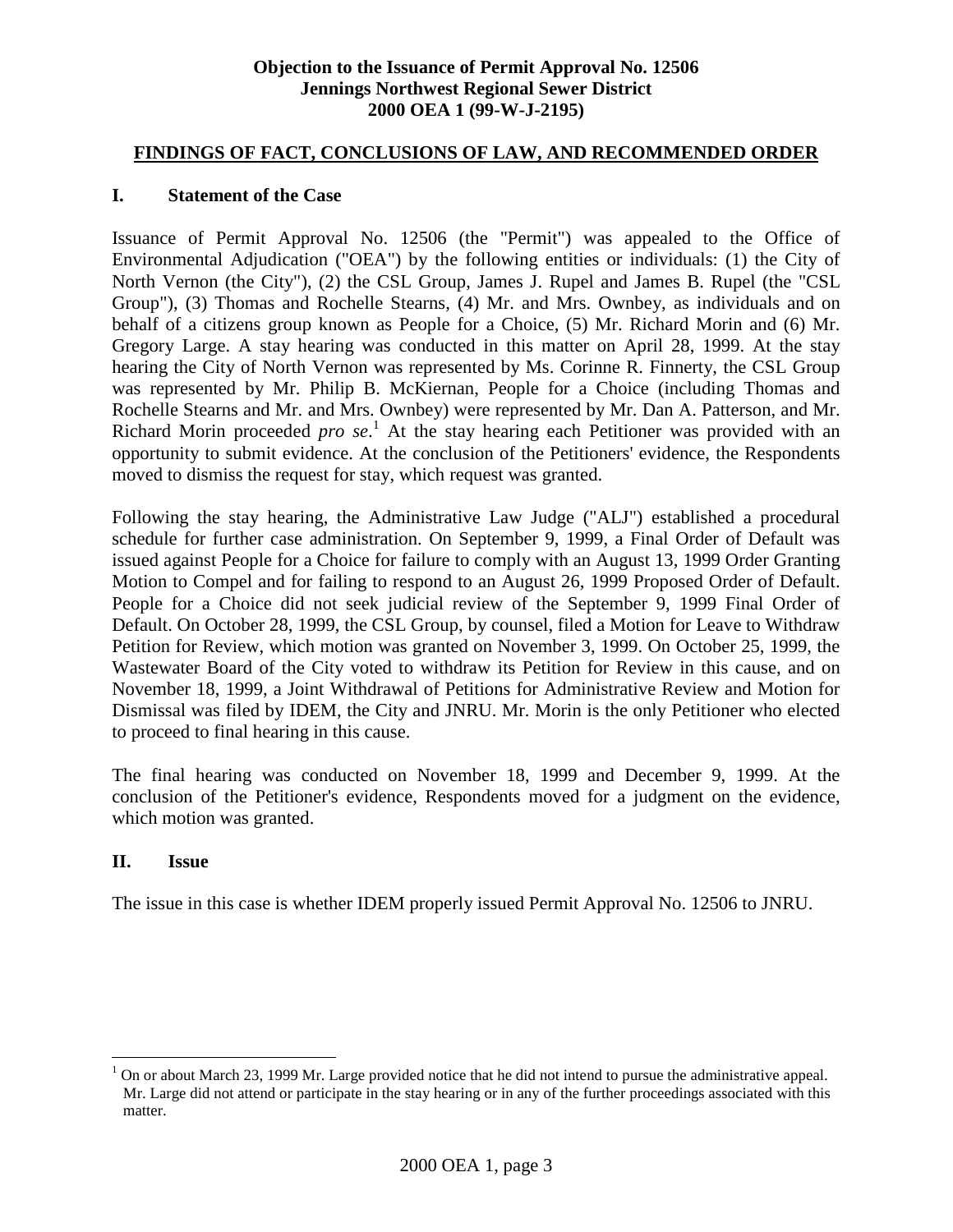## **III. Findings of Fact**

The Administrative Law Judge finds by a preponderance of the evidence the following facts:

- 1. On September 10, 1998, JNRU submitted an application, including plans and specifications and contract documents (the "Application"), to IDEM for construction of a low pressure sanitary sewer collection system. The Application was submitted, on behalf of JNRU, by Chaffee & Associates, Inc., and the plans and specifications were certified by Mr. Kevin R. Chaffee, P.E. Additional information was submitted on September 29, 1998, October 14, 1998, and on November 24, 1998. *See*, Respondent's Exhibit 1A - 1C.
- 2. On December 29, 1998, IDEM issued Permit Approval No. 12506 to JNRU authorizing construction of a low pressure sanitary sewer in Jennings County, Indiana.
- 3. The standards which IDEM utilizes in reviewing sanitary sewer collection system applications are set forth in 327 IAC 3.
- 4. The Recommended Standards for Wastewater Facilities (the "10 State Standards") is a guidance document. The 10 State Standards contemplate a type of sewer collection system known as a force main, but do not address pressure sewer systems.
- 5. The Application includes plans and specifications which indicate that JNRU's sewer collection system is sized to accommodate future flows.
- 6. The plans and specifications depict clean-outs which are to be utilized in maintaining the sewer collection system. In addition, the Application contains assurances from JNRU that in the event the system experiences low initial flows or problems with clogging for any other reason, JNRU will conduct appropriate system maintenance.
- 7. Even viewed in the light most favorable to Petitioner, the evidence showed only that some maintenance might be required on the sewer collection system. However, Petitioner's expert witness, Michael Meyer, admitted that such maintenance was addressed in the Application.

# **IV. Conclusions of Law**

Based on the foregoing Findings of Fact, the Administrative Law Judge concludes as a matter of law that (1) permit Approval No. 12506 was properly issued pursuant to 327 IAC 3 *et seq*. and (2) Petitioner failed to carry his burden of establishing, by a preponderance of the evidence, that the permit should not have been issued.

# **V. Recommended Order**

The Administrative Law Judge recommends that Permit Approval No. 12506 be **UPHELD**.